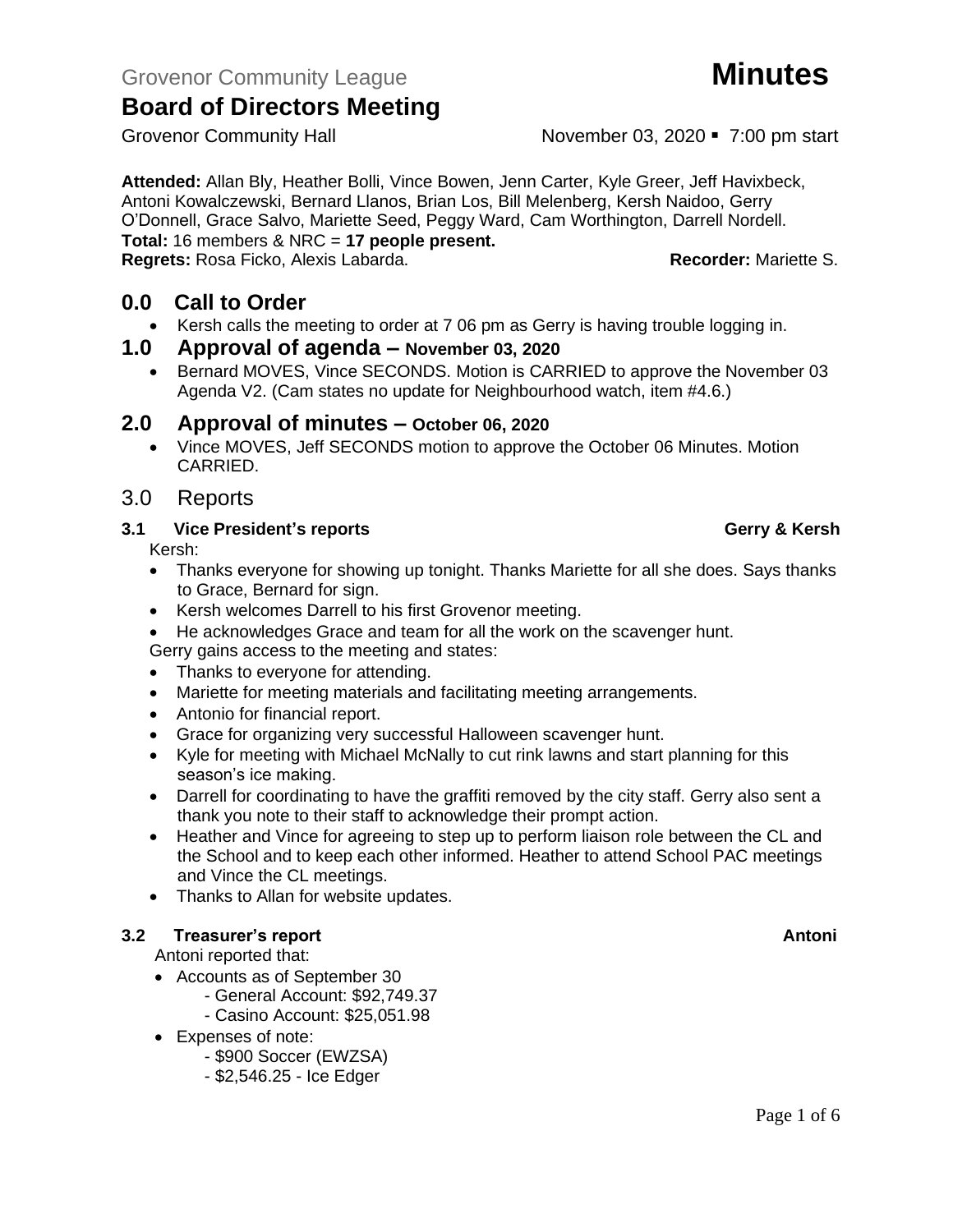Grovenor Community Hall **Grovens** November 03, 2020 • 7:00 pm start

# *Action Item: x*

**3.3 Civics report Jeff**

- Jeff reports that:
- He has nothing to report.

## **3.4 City of Edmonton Darrell**

Darrell Nordell sent a report, and also stated:

- We have a great community here in Grovenor.
- That we call 311 for all playground and skate park vandalism and graffiti that is noticed.
- Grovenor Skate Park was cleaned up very quickly. The skate park is a City asset. Don't put any coating on the properties.
- AGM. A number of community leagues are asking him & EFCL to help with the AGMs.
- They can offer Ring Central for video conferencing. And help with running the AGMs.
- Rinks are starting to be talked about at EFCL.
- In the EFCL newsletter they are giving away some benches. This is included in his pdf that was sent before the meeting.
- It is mentioned that one of the big saucer swings is gone from the playground.

*Action item: Darrell to consult with the parks team league regarding saucer swing.*

# **4.0 Old business**

### **4.1 Programs and Social update; Social Skate Event Frame Heather/Grace** Grace stated:

- The Halloween scavenger hunt went off very well. It was a lot of last-minute work.
- Thanks to Bernard for changing the sign so many times.
- No future social events planned at this time, but perhaps another skate social.

# **4.2 Sports update Rosa**

Rosa absent; no report

• Brian Ficko donated \$300 for soccer related purchases. The annual EPCOR donation. Thank you note mentioned to be sent.

*Action item: Thank you note to be prepared for donation.*

# **4.3 Facilities status update (Hall & Rec Centre) Kyle**

Kyle reported that:

- He met with Michael to get the lawn cut short at the rink.
- Waiting for guidance from EFCL for the rink, and for colder weather.
- Allan offers to man fires in the repaired pit and help clean the ice on weekends.
- Rob Chaput asked to be hired as the backup for maintaining the ice.
- Rob has volunteered to do power skating lessons.
- An arrangement was made to bring Michael McNally in to do the ice again this year. He has the ability to professionally manage the ice maintenance program.
- The school principal has notified us that teenagers have been on the roof of the equipment storage shack.
- Porta-potty discussion ensues. It is mentioned that the city is not issuing permits that are not tied to a specific event.
- But if we have to keep the porta-potty to the same standards as a regular bathroom, then why not open the rec centre.

# Page 2 of 6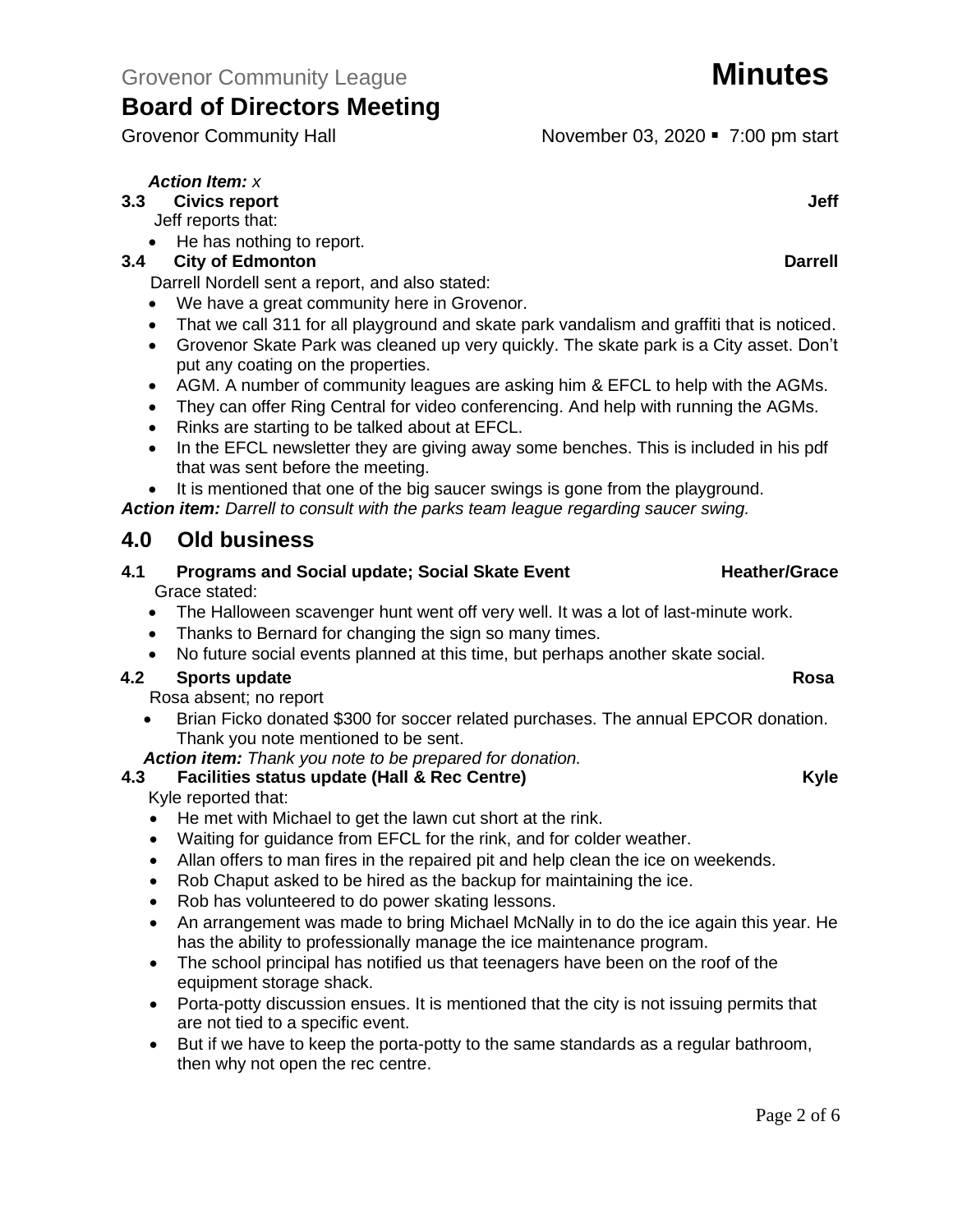Grovenor Community Hall **November 03, 2020** • 7:00 pm start

- Clarification from EFCL would be good as rules seem inconsistent. EFCL seems to be negotiating with AHS.
- Peggy mentions she has ice clearing volunteers at her house. Ask Kyle to email her.
- Vince brings up the possibility of the school wanting to have skating events at the rink this year.
- There is a light out in front of the door for the hall. Allan offered to change it.
- Donated skates, most leagues are donating skates for a season to kids with the hope that they get them back at end of season. Allan to work with Kyle on that.

*Action item: Kyle to check for damage to equipment shed.*

*Action item: Brian at EPCOR to be consulted for burned out light.*

*Action item: Gerry to take care of paperwork for sidewalk next spring as requested by Kyle.*

*Action item: Heather to follow up on porta-potties with City. Action item: Vince asks to be informed by Kyle of skating scenario to inform school.*

### **4.4 Hall rental update Kyle**

Kyle reported

• Only Jazzercise was ready to rent the hall. Then they became concerned with the rising Covid numbers, so that is on hold right now.

## **4.5 Webmaster update on Google Suite Allan**

Allan reported:

- That he does the website updates every weekend.
- Google suite is still there on his list. Hopefully before Xmas.
- Suggestion to add another item to the old business the Valley Line LRT project. EPCOR infrastructure projects are a part of that and could be added to future agendas for old business. Suggested to ask Darrell for info on that.

### **4.6 Neighbourhood Watch update Cameron**

- Cameron stated he has nothing to report
- $\bullet$  x

# **4.7 Rental Policy update – on hold Heather Heather Heather**

Kyle reports

• He received a signed contract from Christine. But hall use is on hold until Jazzercise wants to proceed. The additional provisions are in relation to Covid 19 and liabilities.

*Action Item: x*

# **4.8 Graffiti at Skateboard Park update Gerry**

Gerry reported:

• Our skateboard park was cleaned up by the City after he discussed with Darrell who then forwarded for action.

### *Action item: x*

# **4.9 Membership drive update Brian**

Brian absent; Gerry reported:

- Brian did provide the number of members (from EFCL and in-house) which was in turn provided to our insurance company.
- Numbers are down. Also, due to cancellation of Fall Fest this year, we didn't have our usual opportunity to sign up new members. Sports involvement is down, which can also be tied to memberships.

### Page 3 of 6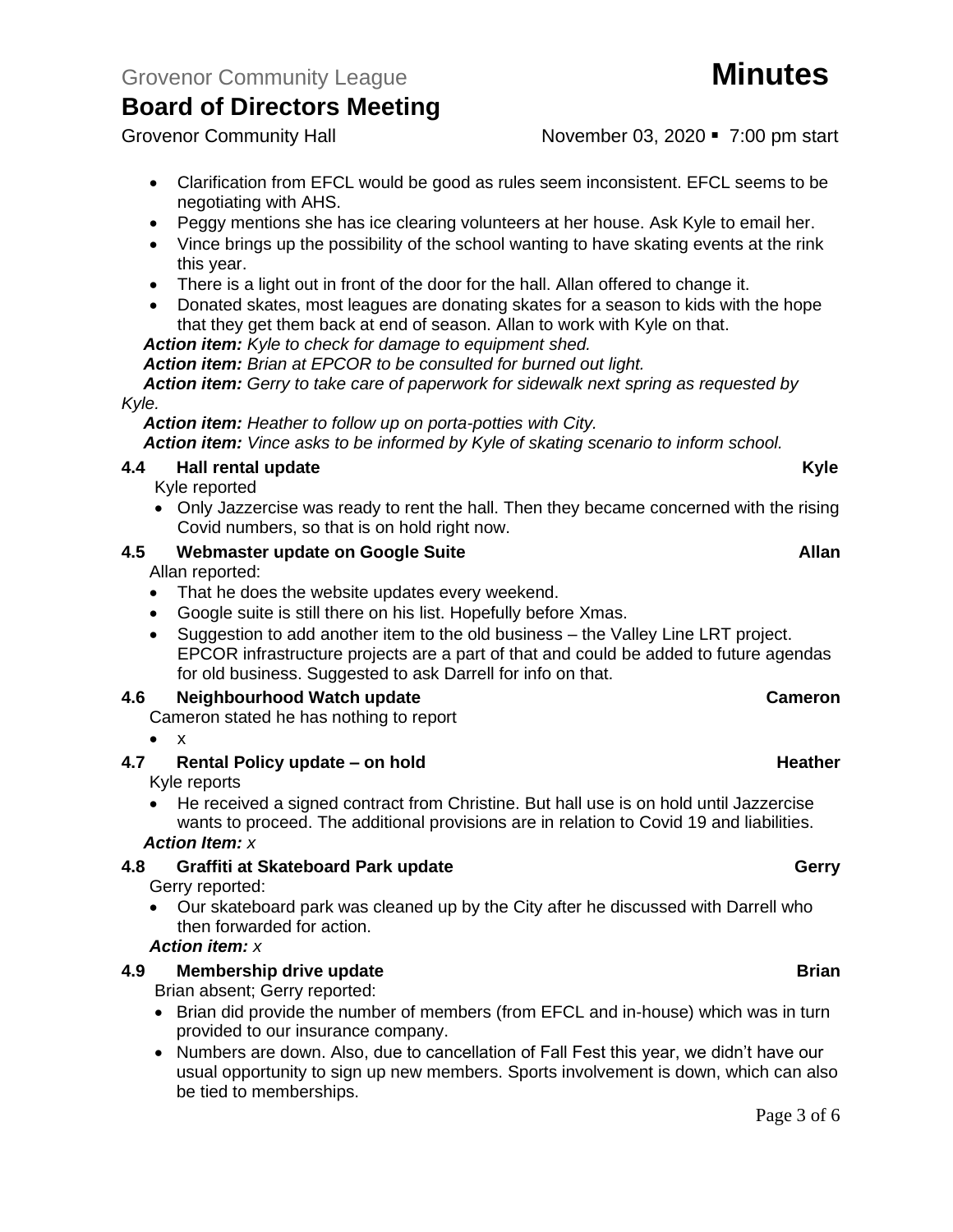Grovenor Community Hall **Grovens** November 03, 2020 • 7:00 pm start

- Someone asked if there was a membership mailing list. Brian previously maintained an email list of members, but it's not regularly updated. Perhaps that can be looked at again.
- We will continue to promote memberships; those numbers are impacted by Covid. *Action item: Gerry to email Brian regarding email lists of past members and if assistance needed to work with it.*

### **4.10 Grovenor Casino 2021 update Rosa/Gerry**

Gerry reported:

• Nothing has changed. We are on the list. Some people are ahead of us due to the deferral of other group casinos due to Covid. At the appropriate time we will get our date from AGLC.

### **4.11 Other old business All**

N/A reported:

• x

# **5.0 New business**

## **5.1 AGM Gerry**

Gerry reported that:

- We are going to have to do the AGM using online means. This was discussed with Darrell.
- Another league, Riverdale, used the platform coordinated by EFCL for their AGM. Ring central is the software they use.
- Suggested to try a test meeting using the new platform.
- The 30-day requirement for advertising was met with advertising in the newsletter.
- We have yet to advertise on social media.
- Antoni to get the financial statements over to our accountant next week. We should be able to meet our AGM deadline with that.
- He asks that in order to fill out the slate, if people could put their name forward to continue with their current volunteer board position.
- Gerry finds this has been a very good board that works well together, and so he hopes people will continue.
- Both Kersh and Gerry are receptive to having someone step up into the President and VP roles to keep the board fresh. They advised that they would gladly then step back to become directors at large, but still be available to provide guidance to the new executives if requested.

### **5.2 Video Conferencing platform**

- Discussion ensues on video conferencing software. Vote is to that we get a Zoom account.
- Gerry to follow up with Darryl if we are okay to use Zoom for our AGM.
- Gerry to send out email to members to sign up for the election slate.

### **5.3 Newsletter deadline**

• Bill asks by chat that everyone be notified that the deadline for newsletter submissions is November 23 for delivery the weekend of Nov 28.

*Action item: Get newsletter information to Bill by November 23.*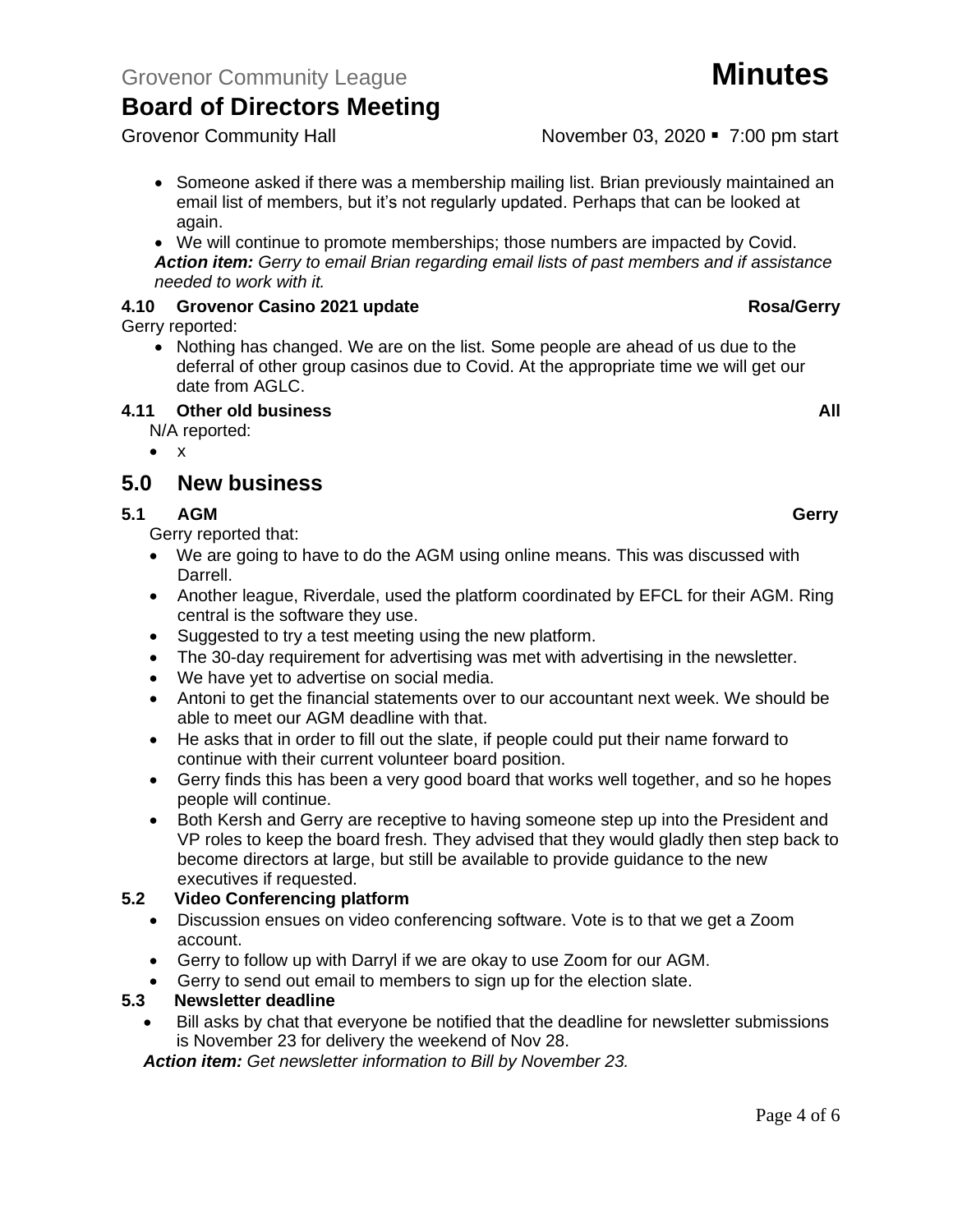Grovenor Community Hall **November 03, 2020** • 7:00 pm start

### **6.0 Action Items update (for items not yet covered) All** Miriam item has been done. Abundant Communities is in process. Antoni is tracking down a few remaining receipts and submit report mid-month. Rink gate repair is ongoing. Dog signage is in process. 142 street cross walk - ball is with City. Kersh to bring it up with Darrell. Jeff states progress is being made with letter to City. Heather O item is done.

Allan to work on surveillance cameras.

No progress on new power provider.

Delete Kersh's CLIP item.

Sierra Lane has stalled. Nothing going on at properties. Remove from list. Remove boxes of records items. Mark as done.

# **7.0 Next meeting – December 01, 2020 ▪ 7:00 pm**

# **8.0 Adjourned 8:40 pm**

\*Please see the September 2020 Income Statement included below.